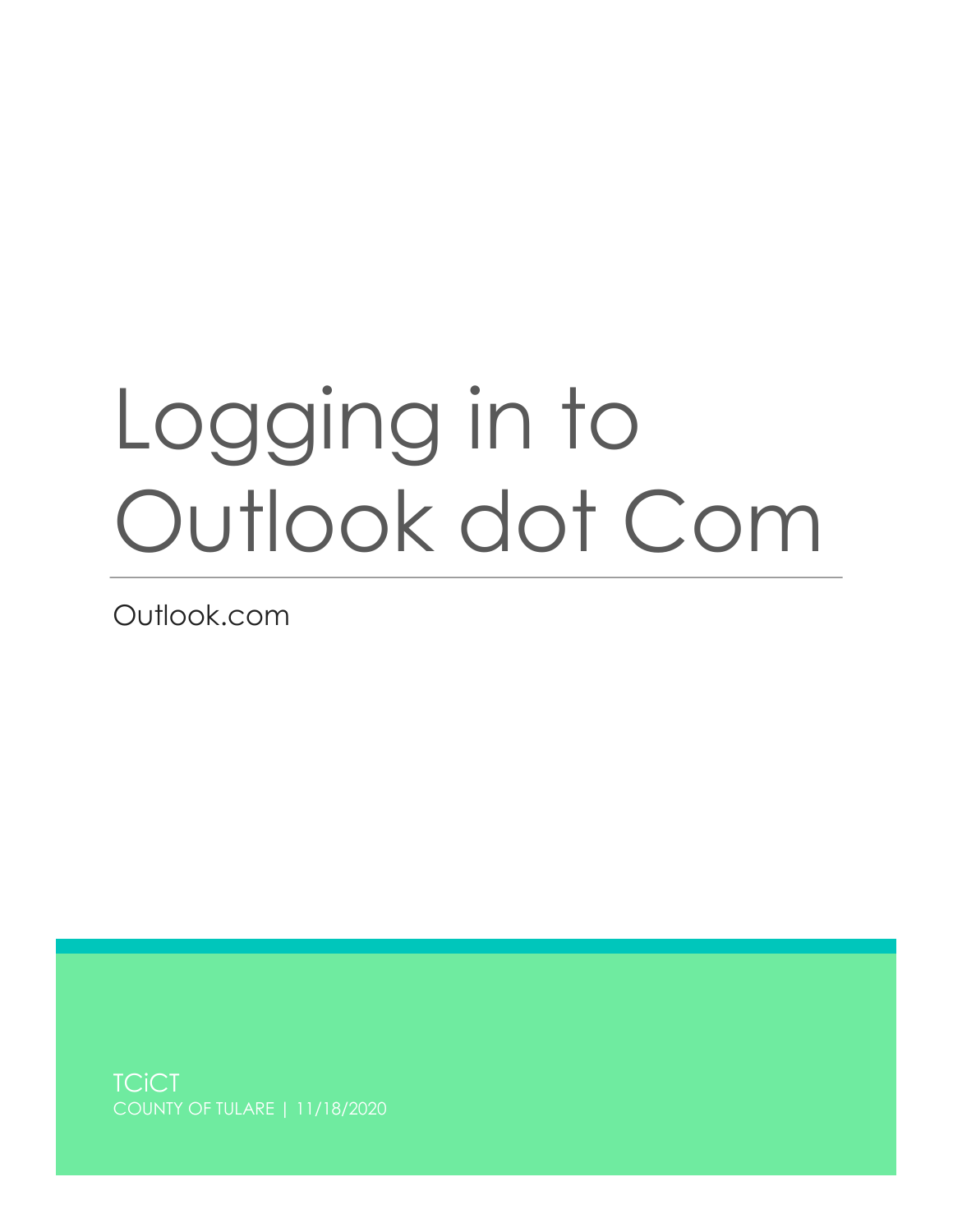## **Overview**

Use Outlook.com to access your Tulare County email when you do not have access to the Outlook application. Most features work similarly, although there are some exceptions.

## Log in to Outlook.com

1. Select the "Sign in" link on **Outlook.com**:



2. At the Sign in screen, enter your Tulare County email address [\(UserName@tularecounty.ca.gov\)](mailto:UserName@tularecounty.ca.gov) and then select "**Next**":

| UserName@tularecounty.ca.gov) and then select "Next": |
|-------------------------------------------------------|
| <b>Nicrosoft</b>                                      |
| Sign in                                               |
| JBest@tularecounty.ca.gov                             |
| No account? Create one!                               |
| Sign in with a security key $\binom{2}{2}$            |
| Sign-in options                                       |
| <b>Next</b>                                           |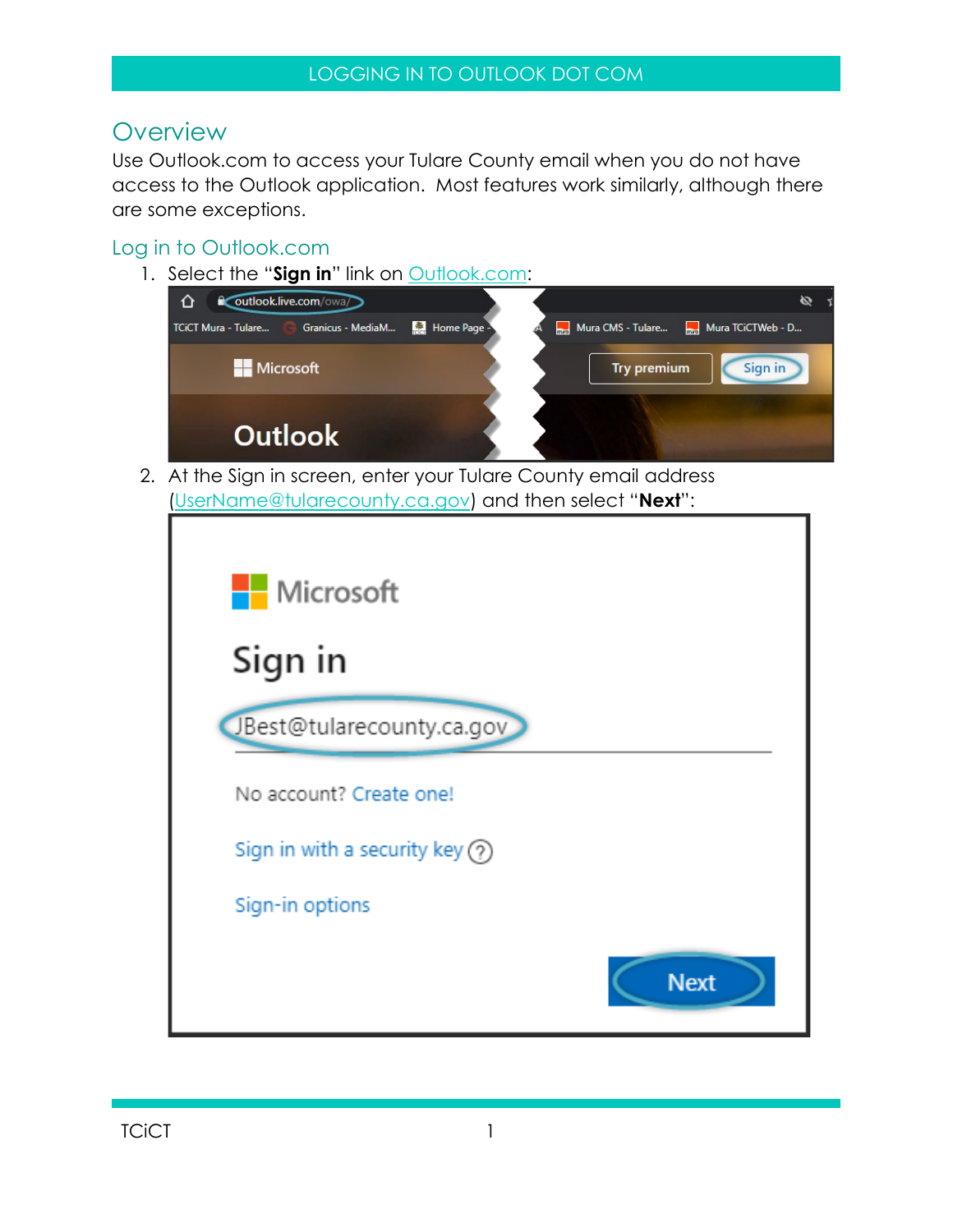3. The background changes to show a Tulare County logo. At the "**Enter password**" screen, type your current Tulare County password and then select "**Sign in**":



- 4. A message appears asking if you want to stay signed in to Outlook. Choose "**Don't show this again"** if you want to see the message each time you log in.
	- a. After that, select "**No**" if you want to enter your password each time you connect on the browser that is currently in use.
	- b. **FYI**: We general do not recommend this option unless:
		- i. You are using a web browser on a Tulare County machine
		- ii. You are on the Tulare County Network.